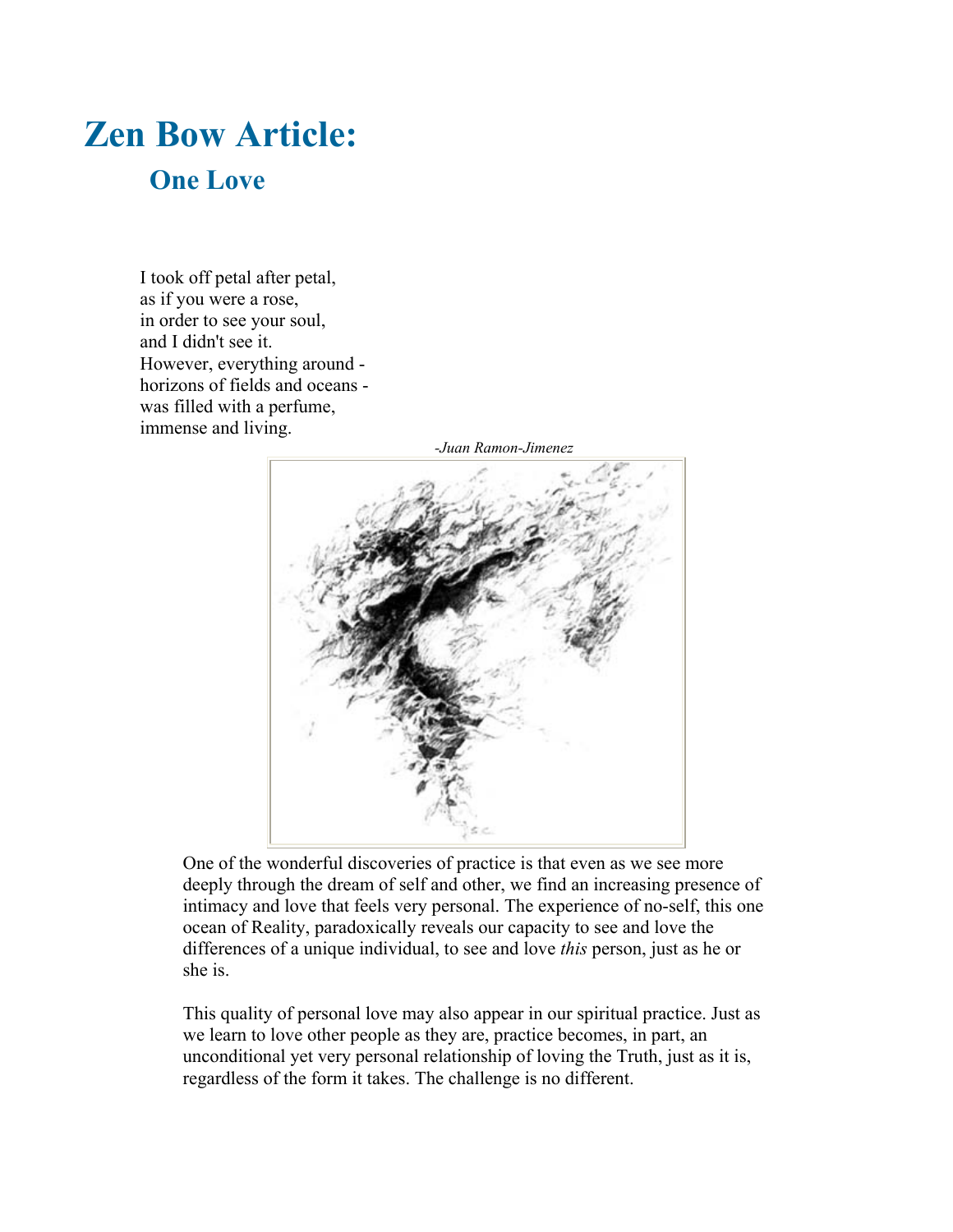I imagine that for many of us it is in the sphere of personal love that our practice is most severely tested. In the blink of an eye we fall back to sleep, and self and other seem painfully real. Someone - us or our partner - is flunking who we think they should be. Love for all beings seems much easier than love for the person seated across the breakfast table.

But love for all beings, love for this specific individual, and love of the Truth are not separate. In Zen we say there is just this One Mind. We might also say there is just One Heart, One Lover, One Love. We look at another person with both appreciation for knowing them so intimately, and with the awe that we are looking at an endlessly unfolding mystery.

There can't be one love for the Truth and another for your spouse. We can't reject what is in front of us and hold out for the Absolute. So I thought it might be helpful to relect on this paradox of personal love not bound by personal mind, and some ways that the self keeps reappearing to block it.

As an experiment, remember a time you fell deeply in love. Even if you were young and immature, without judgment remember the first look, the first touch.

All you want is to keep moving closer to her . . . You think about him constantly. You're always paying attention to him . . . You want to know everything about her, and everything about her is fascinating.

It's just so adorable that she's named her cat Frisky . . . It's so amazing to discover that you both love Star Trek . . . The way he snores is so cute you stay awake to listen.

The whole world begins to look beautiful, and you feel inexhaustibly full and generous.

This experience of personal love paradoxically moved you beyond the sense of a separate self. When you love someone or something, the object of your love starts to reveal itself. And the more you see, the less you know. A perfume, immense and living, fills the universe. But when the love stops so does the revelation, and that feels terribly painful.

This same quality can deepen our practice. Relationship to the Truth can become more and more personal, more like being in love. In spiritual practice, as in relationship, it's crucial to develop the ability to keep moving toward what you want most deeply, not being stopped by frustrations. When I love the Truth deeply, to do this is a joy.

In both love and practice we're always paying attention. When I love the Truth, love and attention are the same thing. It's not a discipline. When you're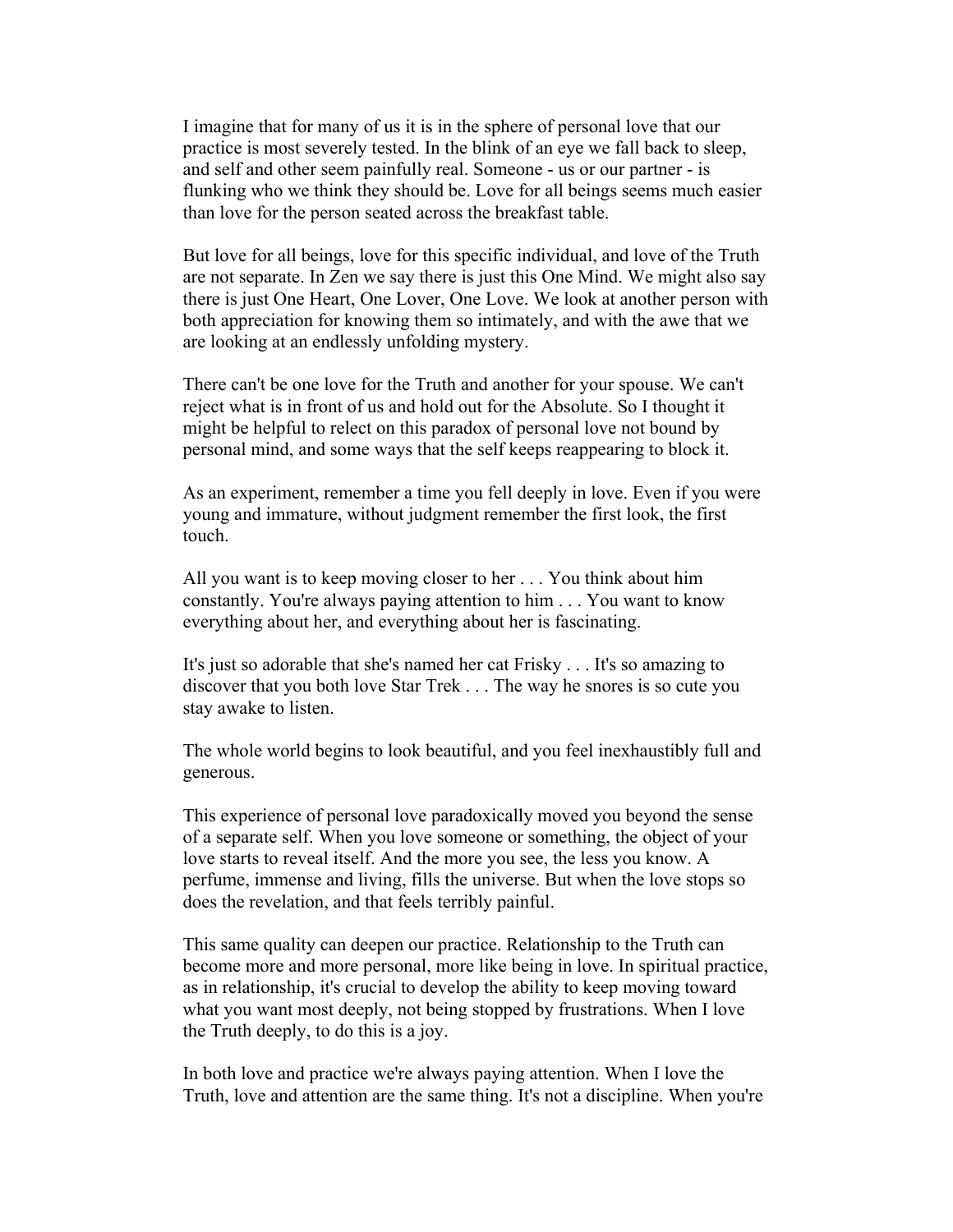in love, the obstacles and pains don't really matter, they just show you how strong your love is.

In both love and practice we develop not just faith but a faithfulness that keeps us more and more steadily on the path, not simply visiting the path. When we love something, we want to know it fully, to never be separate from it.

Of course, my love is not unconditional, and I make the same mistakes on the mat as I do at home. As long as there is a self there are conditions. As long as I put conditions on when I'm willing to be intimate, as long as I try to make deals with the Truth, there is pain. My distance from my girlfriend is the same as my attachment to a self.

In my relationship this self reappears most dramatically in moments of hurt and anger. These emotions, more than most, are so powerfully attached to a personal story of who did what to whom, and whose fault it is. For a moment we can experience that the whole universe feels hurt or angry, and then it's over, in a flash. But when we're stuck in the emotions, it's good to see that hurt and anger, too, are not apart from the Truth, and can be explored with loving curiosity. Some personal examples:

I want to talk to my girlfriend about something important. She's reading, and wants to continue reading. I feel really let down, then hurt. This story, these images of the two of us, are swirling through my mind. Letting go of the thoughts and staying with the pure sensations, I feel a pain in my chest. As I continue to explore the pain, it feels like a contraction around my heart. I begin to question what is feeling so hurt: What is this? The pain becomes the feeling of a hole, as if I'd been shot through the heart. I feel an open wound. Staying with each sensation, questioning what is wounded, the empty hole shifts from pain to the feeling that there's nothing in my chest at all. The stories have stopped. And suddenly, with no stories, there is no separation. The painful vulnerability has been transformed into an open intimacy, with no inside or outside. I look at my girlfriend, reading. She looks sweet and tender. I still want to talk to her, but this wanting no longer feels like I'm missing something I need from her. The wanting itself already feels full; full of open space and personal affection. I see again that the real pain is to be separated from this One Heart, my own heart. When I'm able to feel the depth of my disappointment, to see that no thing and no one will fill the hole in my heart, love is present. Regardless of conditions.

Another example, this time about anger. Anger is usually seen as destructive, but it's helpful to distinguish the experience of anger from its expression. The experience can be explored beyond the distortions of the ego - that there's a separate "me" that needs to be defended - to its more fundamental energy. So, my girlfriend is mad at me. I see this as a pattern that has happened over and